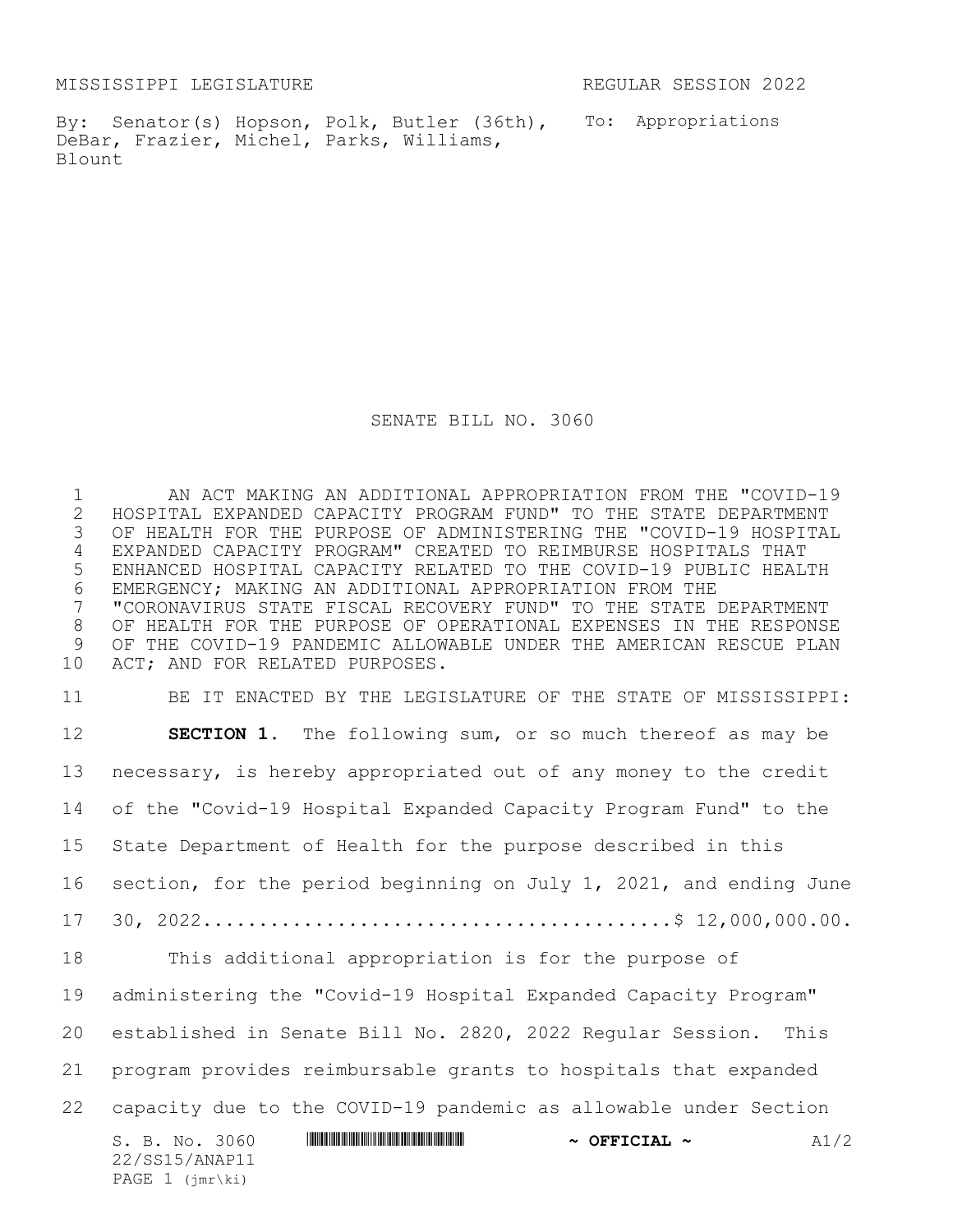9901 of the American Rescue Plan Act of 2021 (ARPA) or any guidance or regulation issued by the United States Department of the Treasury in conformity therewith.

 **SECTION 2.** The following sum, or so much thereof as may be necessary, is hereby appropriated out of any money to the credit of the "Coronavirus State Fiscal Recovery Fund" to the State Department of Health for the purpose described in this section, for the period beginning on July 1, 2021, and ending June 30, 2022...............................................\$ 2,500,000.00.

 This additional appropriation is for the purpose of operational expenditures needed to respond to the COVID-19 pandemic as allowable under Section 9901 of the American Rescue Plan Act of 2021 (ARPA) or any guidance or regulation issued by the United States Department of the Treasury in conformity therewith.

 **SECTION 3.** It is the intention of the Legislature that no funds appropriated under this act shall be used to pay employee premium payments.

 **SECTION 4.** (1) As used in this section and Section 5 of this act, the term "department" means the State Department of Health.

 (2) The department shall not disburse any funds appropriated under this act to any recipient without first: (a) making an individualized determination that the reimbursement sought is, in the department's independent judgment, for necessary expenditures

S. B. No. 3060 \*SS15/ANAP11\* **~ OFFICIAL ~** 22/SS15/ANAP11 PAGE 2 (jmr\ki)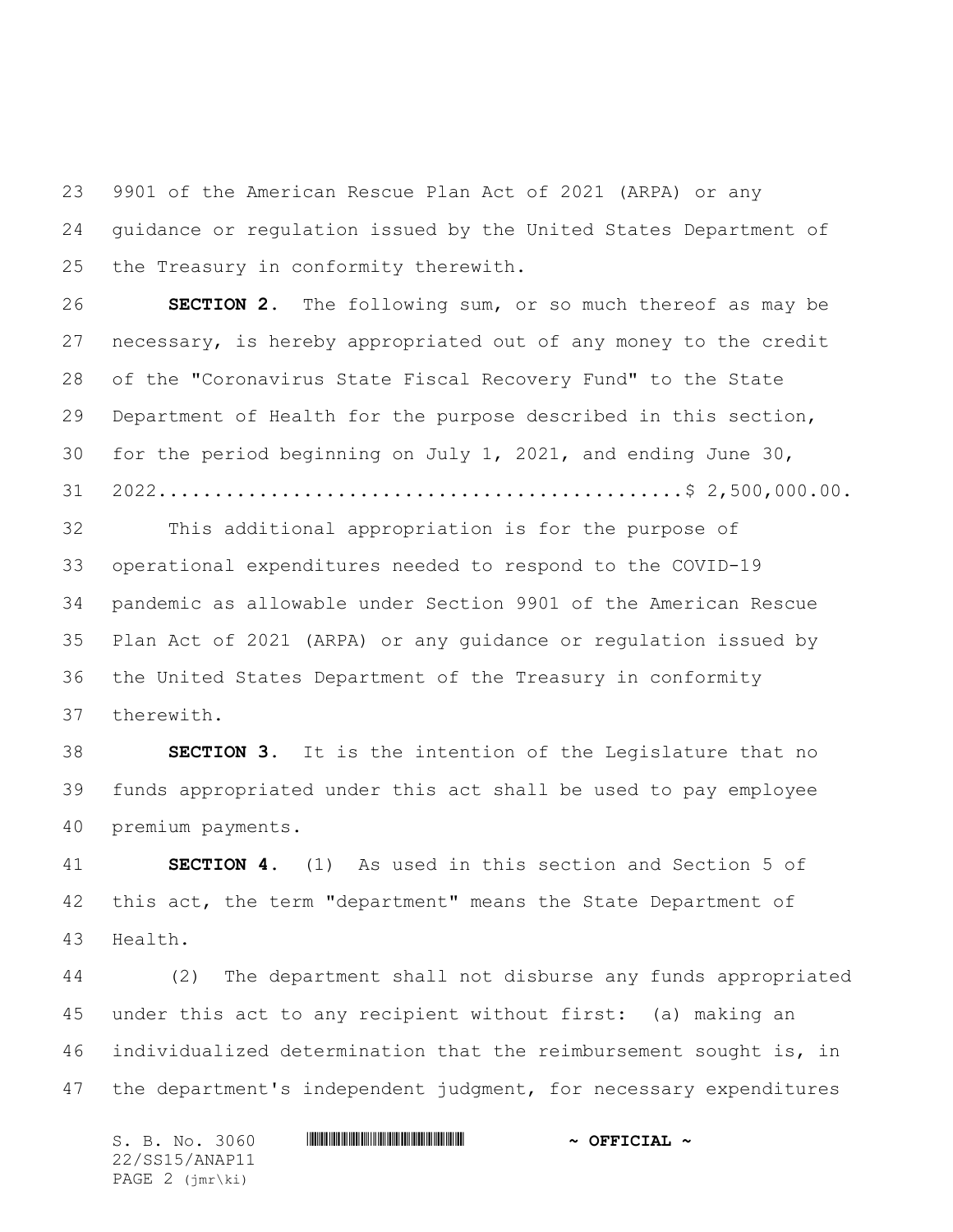eligible under Section 602 of the federal Social Security Act as added by Section 9901 of the federal American Rescue Plan Act of 2021 (ARPA) and its implementing guidelines, guidance, rules, regulations and/or other criteria, as may be amended or supplemented from time to time, by the United States Department of the Treasury; and (b) determining that the recipient has not received and will not receive reimbursement for the expense in question from any source of funds, including insurance proceeds, other than those funds provided under Section 602 of the federal Social Security Act as added by Section 9901 of (ARPA). In addition, the department shall ensure that all funds appropriated under this act are disbursed in compliance with the Single Audit Act (31 USC Sections 7501-7507) and the related provisions of the Uniform Guidance, 2 CFR Section 200.303 regarding internal controls, Sections 200.330 through 200.332 regarding sub-recipient monitoring and management, and subpart F regarding audit requirements.

 **SECTION 5.** (1) As a condition of receiving and expending the funds appropriated to the department under this act, the department shall certify to the Department of Finance and Administration that each expenditure of the funds appropriated to the department under this act complies with the guidelines, guidance, rules, regulations and/or other criteria, as may be amended from time to time, of the United States Department of the Treasury regarding the use of monies from the Coronavirus State

S. B. No. 3060 \*SS15/ANAP11\* **~ OFFICIAL ~** 22/SS15/ANAP11 PAGE 3 (jmr\ki)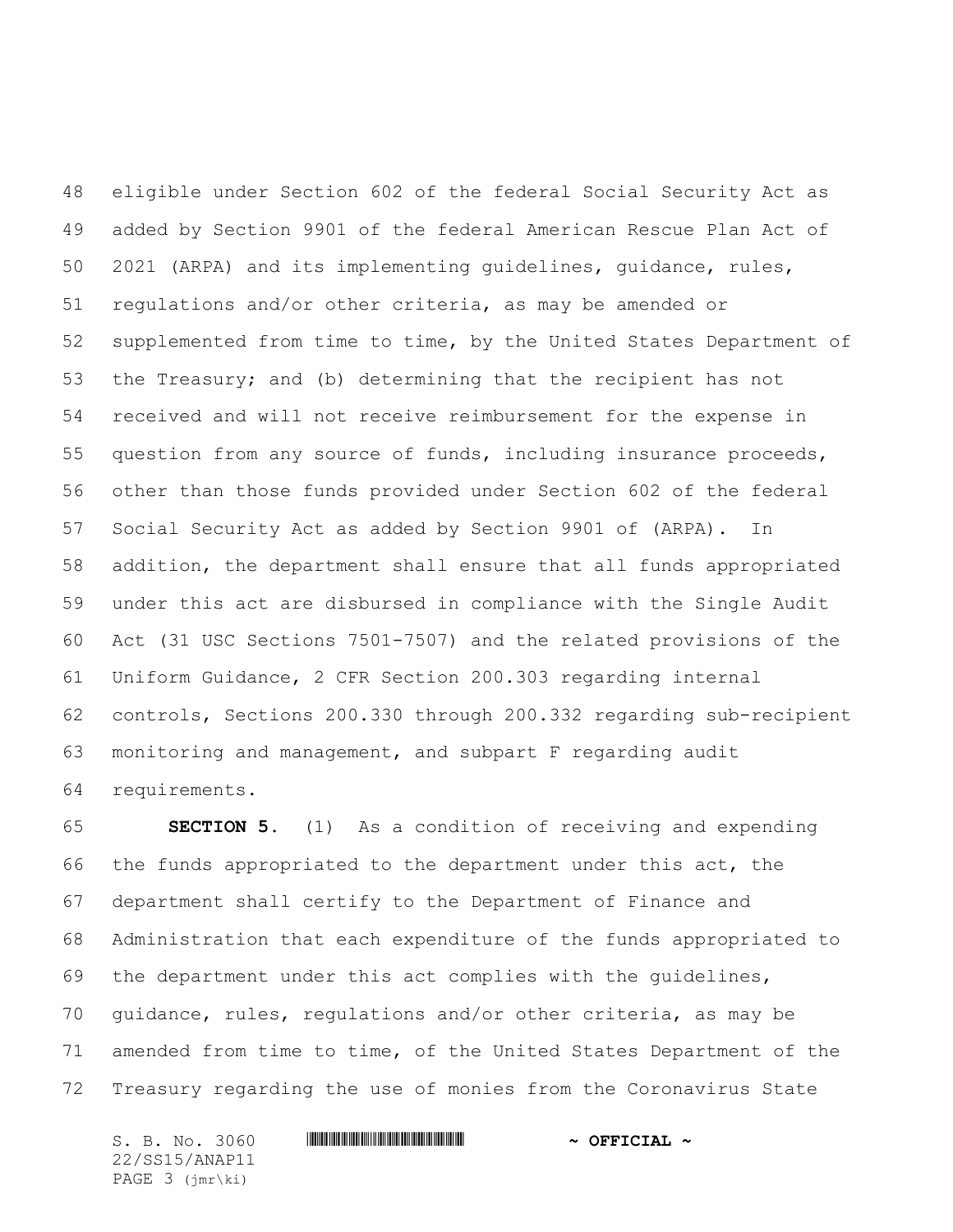Fiscal Recovery Fund established by the American Rescue Plan Act of 2021.

 (2) If the Office of Inspector General of the United States Department of the Treasury, or the Office of Inspector General of any other federal agency having oversight over the use of monies from the Coronavirus State Fiscal Recovery Fund established by the American Rescue Plan Act of 2021 (a) determines that the department or recipient has expended or otherwise used any of the funds appropriated to the department under this act for any purpose that is not in compliance with the guidelines, guidance, rules, regulations and/or other criteria, as may be amended from time to time, of the United States Department of the Treasury regarding the use of monies from the Coronavirus State Fiscal Recovery Fund established by the American Rescue Plan Act of 2021, and (b) the State of Mississippi is required to repay the federal government for any of those funds that the Office of the Inspector General determined were expended or otherwise used improperly by the department or recipient, then the department or recipient that expended or otherwise used those funds improperly shall be required to pay the amount of those funds to the State of Mississippi for repayment to the federal government.

 **SECTION 6.** The money appropriated by this act shall be paid by the State Treasurer out of any money in the State Treasury to the credit of the proper fund or funds as set forth in this act, upon warrants issued by the State Fiscal Officer; and the State

S. B. No. 3060 \*SS15/ANAP11\* **~ OFFICIAL ~** 22/SS15/ANAP11 PAGE 4 (jmr\ki)